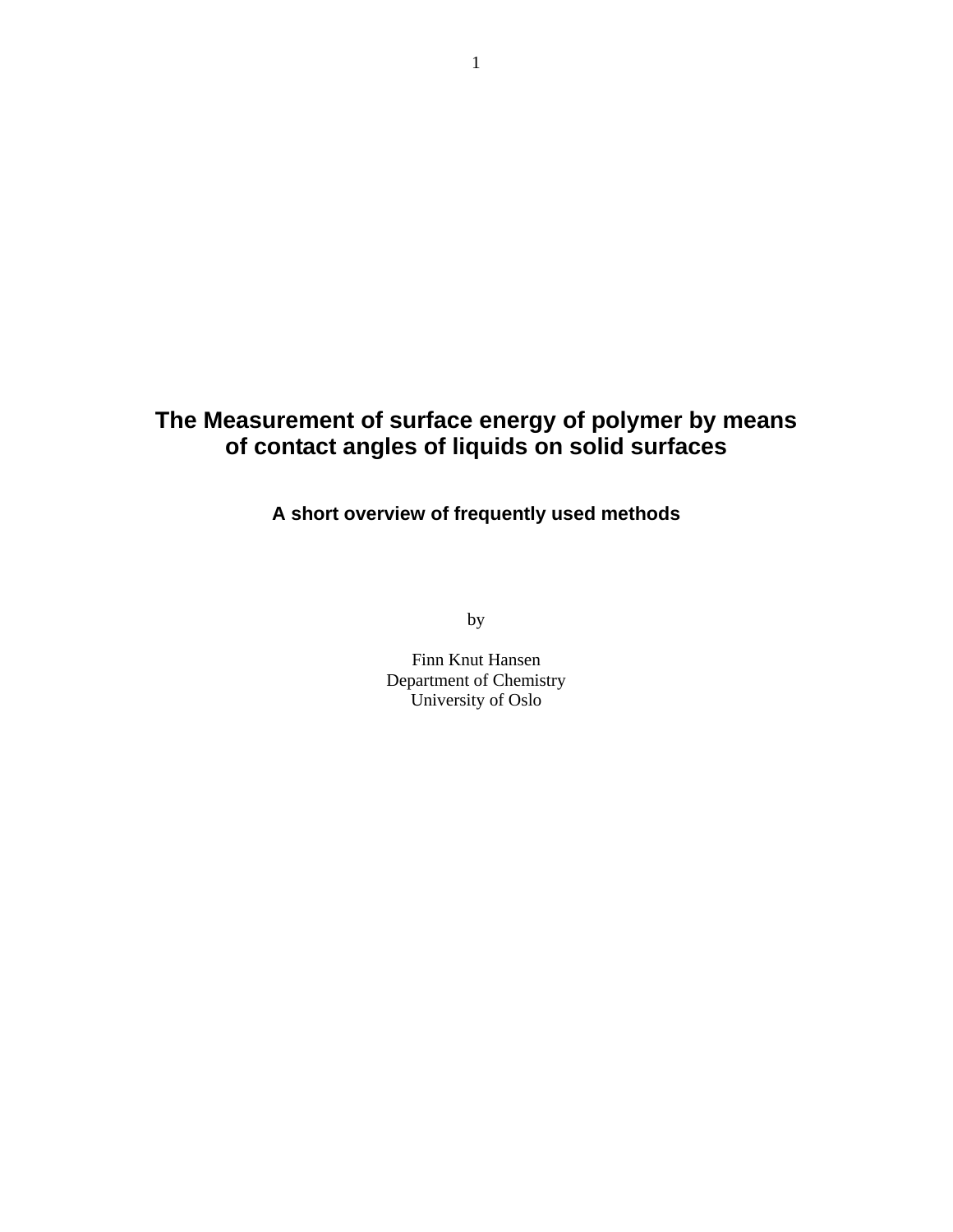# *Definitions*

## **Surface tension and surface energy**



#### **Surface tension form force:**

The force, F, involved in stretching a film is:  $F = \gamma L$   $\gamma =$  surface tension (constant)

This means:  $\gamma = F/L$  i.e. <u>force/unit length</u> Units: N/m or mN/m (= dyn/cm in c.g.s units)

### **Surface energy from work:**

The work, dW, involved in increasing the surface by a length dx is:  $dW = dG = \gamma L dx = \gamma dA$ 

This means:  $\gamma = dG/dA$  i.e. <u>free energy/unit area</u> Units:  $J/m^2 = N/m$ 

Surface tension and surface energy are interchangeable definitions with the same units

# **Work of adhesion and work of cohesion**



### **Work of adhesion**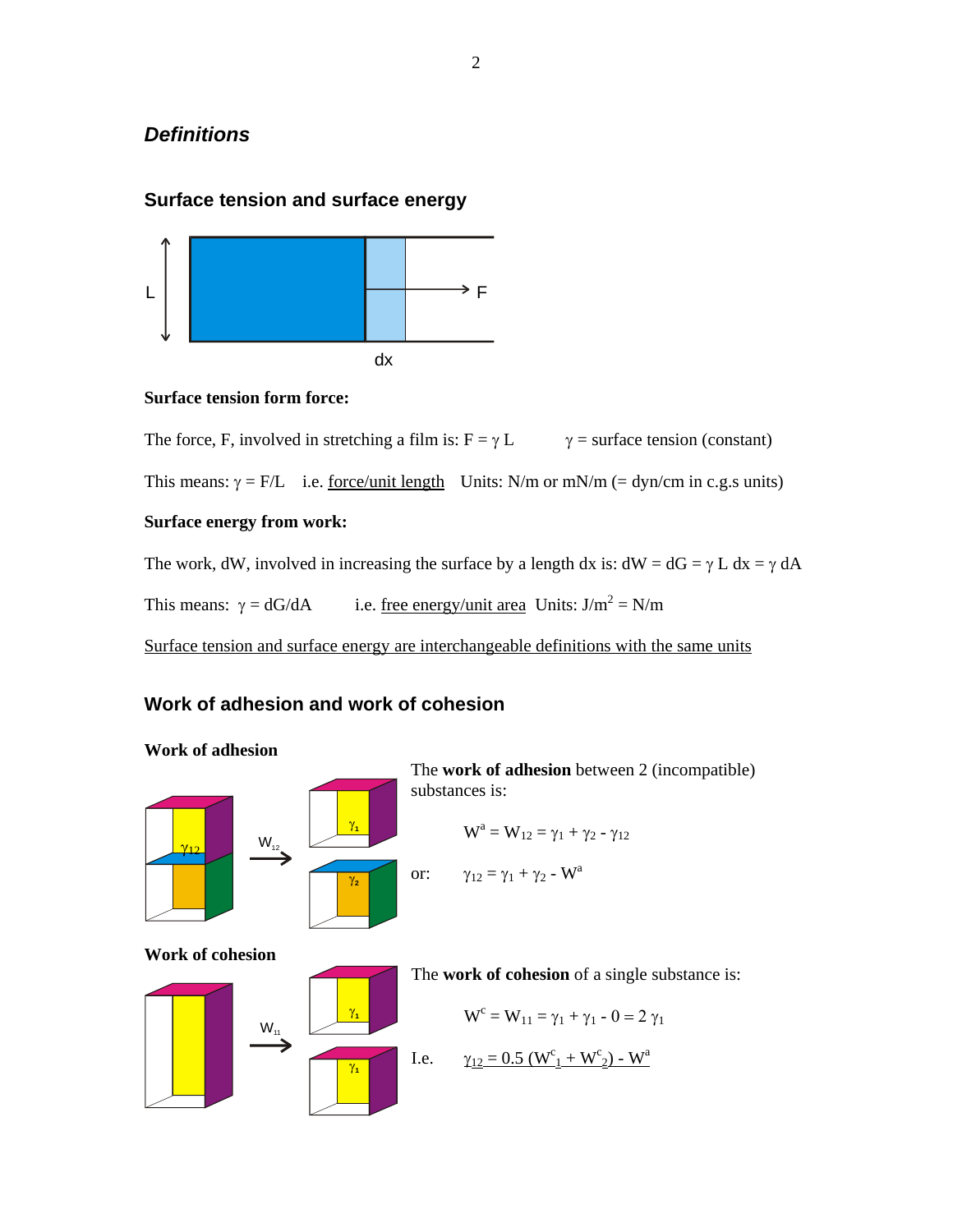### **Young's equation**



When the liquid does not spread, a drop has a contact angle on the surface. The balance between the forces on the surface gives:

#### **Youngs Equation:**  $γ_2 = γ_{12} + γ_1 \cos θ$

NB: Only valid in "dry wetting"

In cases with "wet wetting", the surface pressure of the liquid vapor on the solid is substantial. In these cases,  $γ<sub>2</sub>$  becomes lowered by the surface vapor pressure π.

So that:  $\gamma_2 = \pi + \gamma_{12} + \gamma_1 \cos \theta$ 

Expressed by the work of adhesion we can write:

$$
W^a = \gamma_1 + \gamma_2 - \gamma_{12} = \gamma_1 + \gamma_1 \cos \theta = \gamma_1 (1 + \cos \theta)
$$

#### **Filtherally - γ12 This is the Young - Dupree equation**

#### **Critical surface tension - Zisman plot**

Zisman et al.  $(1950)^1$  found an empirical connection between  $\cos\theta$  and  $\gamma_1$ :

If we measure the contact angle of many liquids on the same surface, and plot cosθ against  $\gamma_1$ , we get a curve that can be extrapolated to cos  $\theta = 1$ .

The extrapolated value is called the **critical surface tension** of the solid surface.

Note: This is not necessarily the same as the surface tension of the solid,  $\gamma_2$ .



There are 2 problems: 1. The line is not really straight (it is more hyperbolic) 2.  $\gamma_c$  is not the same as  $\gamma_2$  (only if  $\gamma_{12}=0$  when  $\theta=0$ )

In DROPimage the Zisman Plot tool performs an ordinary linear Zisman plot.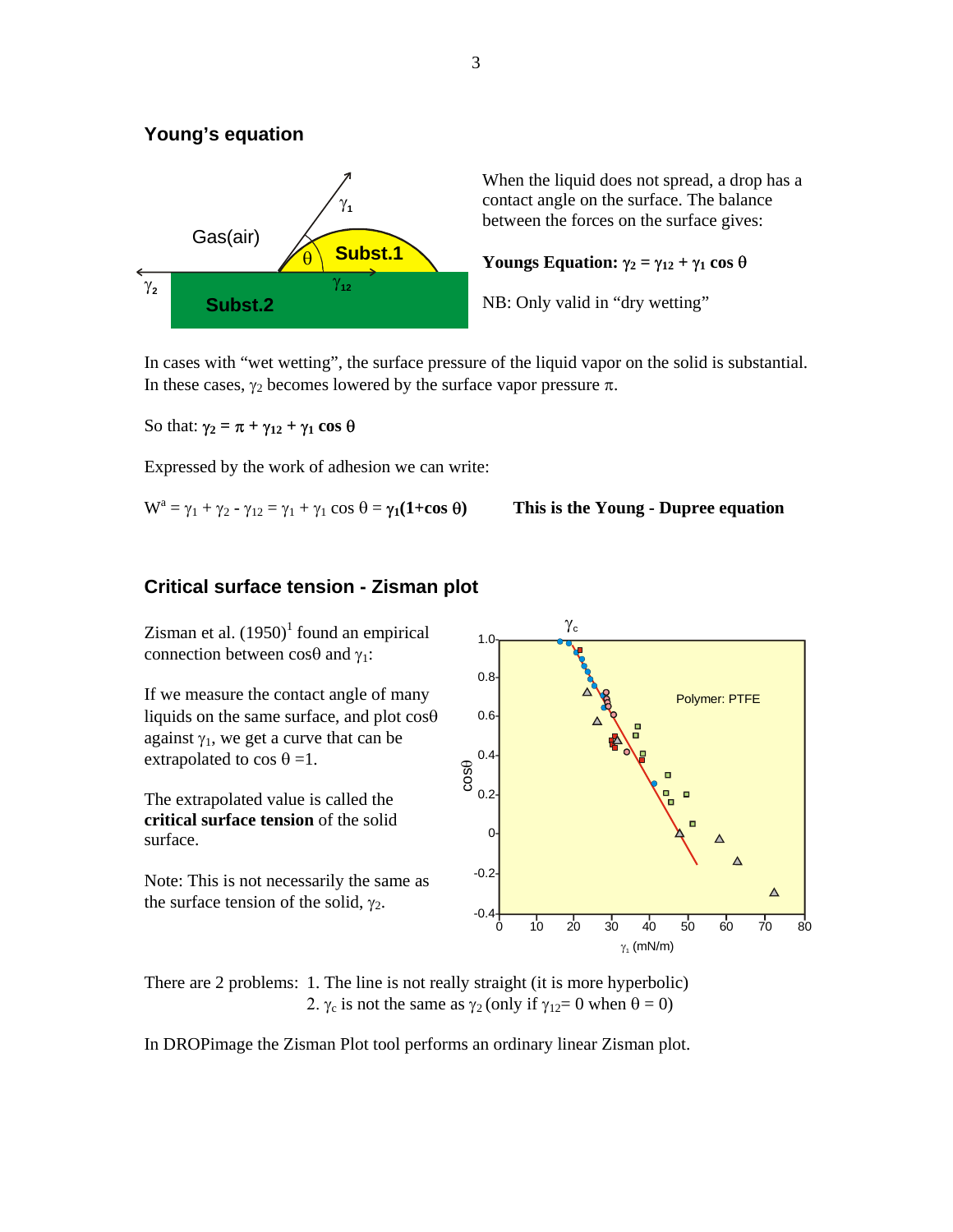### *The interaction parameter and the work of adhesion*

The work of adhesion has been expressed by Good and Girifalco  $(1960)^2$  by the geometric mean of the surface tensions in the same way as the Hamaker constant:

 $W^a = 2\Phi(\gamma_1\gamma_2)^{1/2}$  where  $\Phi$  is the **Interaction parameter**,  $0.5 < \Phi < 1.15$ 

Φ is a function of the molar volumes of substance 1 and 2:

$$
\Phi = \frac{4r_1r_2}{(r_1 + r_2)^2} \frac{\sum A_{12}}{(\sum A_{11} + \sum A_{22})^{1/2}}
$$
 where  $r_1, r_2$  = molecular radii

and  $\Sigma$  A is the sum of London constants (or corresponding) for all types of intermolecular forces (dispersive, polar, acid-bas, etc.)

If we insert for  $W^a$  in the Young-Dupree equation, we get:

$$
W^{a} = 2\Phi(\gamma_1 \gamma_2)^{1/2} = \gamma_1 (1 + \cos \theta) \quad \text{or} \quad \gamma_2 = \gamma_1 \frac{(1 + \cos \theta)^2}{4\Phi^2}
$$

Φ has been calculated theoretically, but the results have often been misleading.

It is possible to calculate empirical values for  $\Phi$  by using values of  $\Phi$  measured by liquid/liquid interactions in systems of similar polarity.

In a recent publication, Kwok and Neumann  $(K\&N)^3$  have argued for using an analytical expression, i.e. and equation of state for Φ. Their expression is:

$$
\Phi = \exp \left[ \beta (\gamma_1 - \gamma_2)^2 \right]
$$

It is easily seen that if  $\gamma_1 = \gamma_2$  then  $\Phi = 1$ . The magnitude of  $\beta$  is therefore crucial in giving a universally correct work of adhesion, if such an expression is possible. K&N have determined this experimentally from an extensive amount of measurements of low energy polymer surfaces. They found  $\beta = 0.0001247 \text{ (m}^2/\text{mJ})^2$  to give the best all-over results, although it varied some.

This method has been implemented in DROPimage's Surface Energy (One Liquid) tool.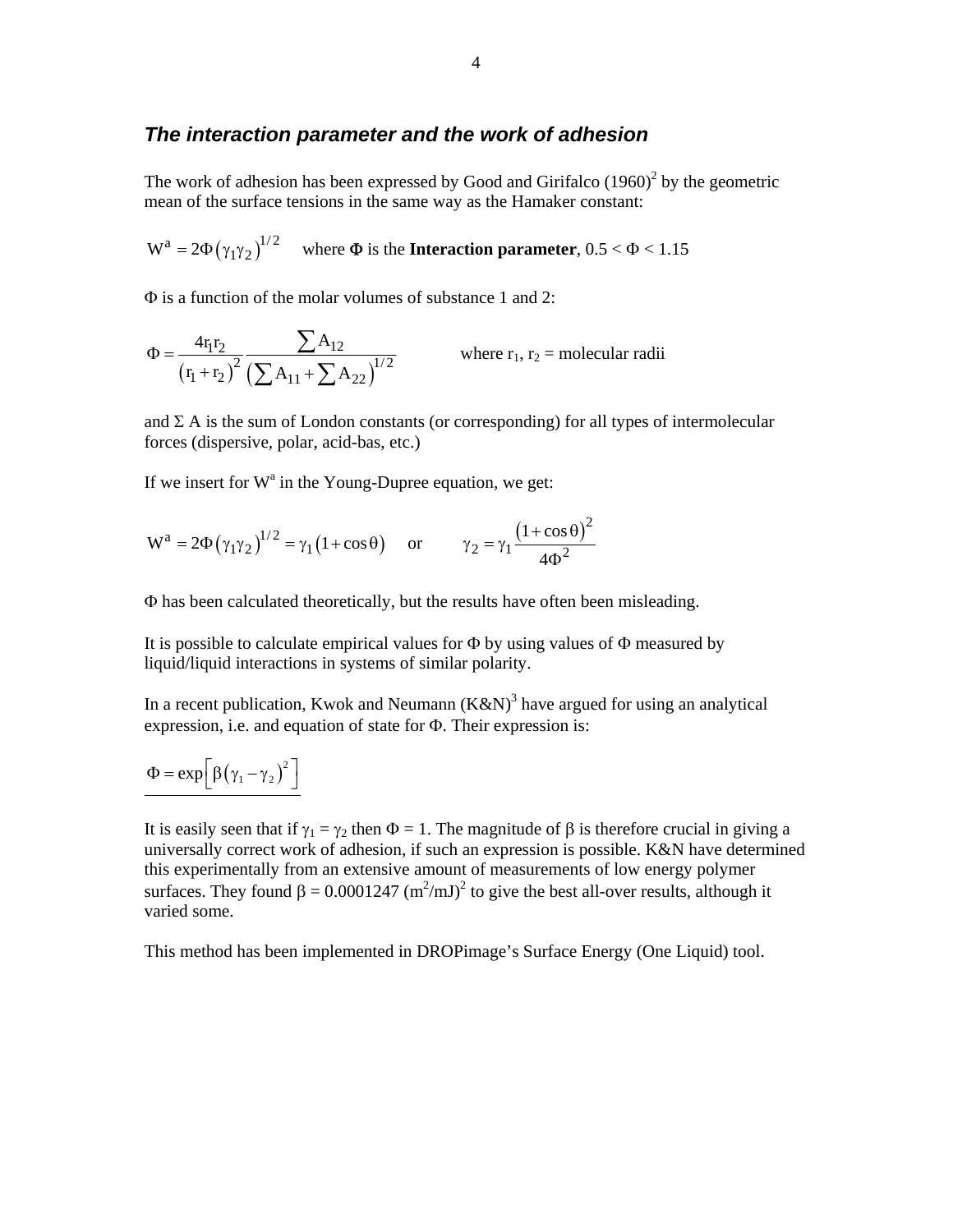## *Fowkes' theory*

Fowkes' theory is based on 2 fundamental assumptions: Additivity and the geometric mean

1. Surface forces (energies) are additive:  $\gamma = \gamma^d + \gamma^p + \gamma^h + \gamma^i + \gamma^{ab} + ...$ 

where  $d =$  dispersion force  $p = polar force$  $h =$  hydrogen bonding force  $i =$  induction force (Debye)  $ab = acid/b$ ase force … etc.

2. Geometric mean is used for the work of adhesion for each type of force (energy):

$$
W^d{}_{12} = 2\Big(\gamma_1{}^d\gamma_2{}^d\Big)^{l/2} \ \ , \\ W^p{}_{12} = 2\Big(\gamma_1{}^p\gamma_2{}^p\Big)^{l/2} \ , \ \ W^h{}_{12} = 2\Big(\gamma_1{}^h\gamma_2{}^h\Big)^{l/2} \ , \ etc.
$$

The general expression for W<sub>12</sub> is:  $W_{12} = \gamma_1 (1 + \cos \theta) = W_{12}^d + W_{12}^p + ...$ 

And for 
$$
\gamma_{12}
$$
 thus:  $\gamma_{12} = \gamma_1 + \gamma_2 - 2(\gamma_1^d \gamma_2^d)^{1/2} - 2(\gamma_1^p \gamma_2^p)^{1/2} - ...$ 

By using a liquid that only interacts with the surface by dispersion forces, we can write:

$$
W_{12} = \gamma_1 (1 + \cos \theta) = 2(\gamma_1 \gamma_2^d)^{1/2} \qquad (\gamma_1 = \gamma_1^d) \qquad \text{and} \qquad \gamma_2^d = \frac{\gamma_1 (1 + \cos \theta)^2}{4}
$$

### *Extended Fowkes' theory*

The combination of additivity and geometric mean has been used by many:

$$
W_{12} = 2(\gamma_1^d \gamma_2^d)^{1/2} + 2(\gamma_1^p \gamma_2^p)^{1/2} + 2(\gamma_1^h \gamma_2^h)^{1/2}
$$
 (Kitazaki and Hate, 1972)<sup>4</sup>  

$$
W_{12} = 2(\gamma_1^d \gamma_2^d)^{1/2} + 2(\gamma_1^h \gamma_2^h)^{1/2}
$$
 (n = all non-dispersive components)

By doing measurements with m number of liquids on the same surface, we can calculate m different components of the surface energy, if the corresponding components of the liquids are known.

By using 2 liquids, A and B, we can write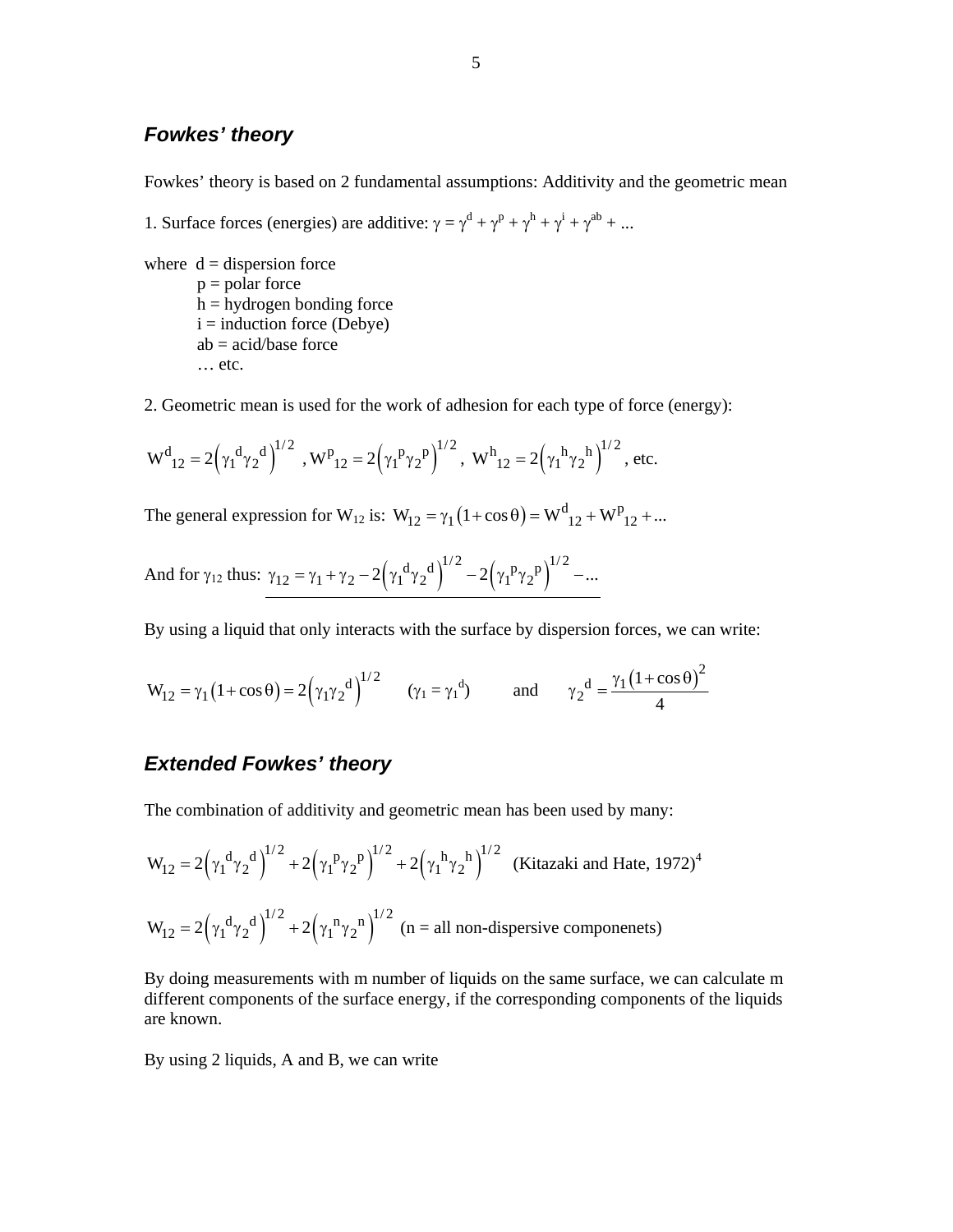$$
W_{12A} = \gamma_{1A} (1 + \cos \theta_A) = 2(\gamma_{1A}^d \gamma_2^d)^{1/2} + 2(\gamma_{1A}^p \gamma_2^p)^{1/2}
$$
  

$$
W_{12B} = \gamma_{1B} (1 + \cos \theta_B) = 2(\gamma_{1B}^d \gamma_2^d)^{1/2} + 2(\gamma_{1B}^p \gamma_2^p)^{1/2}
$$

The 2 equations can be linearized to give:

$$
\frac{(\gamma_{1A}^{\text{d}})^{1/2}}{\gamma_{1A}} (\gamma_2^{\text{d}})^{1/2} + \frac{(\gamma_{1A}^{\text{p}})^{1/2}}{\gamma_{1A}} (\gamma_2^{\text{p}})^{1/2} = \frac{1 + \cos \theta_A}{2}
$$

$$
\frac{(\gamma_{1B}^{\text{d}})^{1/2}}{\gamma_{1B}} (\gamma_2^{\text{d}})^{1/2} + \frac{(\gamma_{1B}^{\text{p}})^{1/2}}{\gamma_{1B}} (\gamma_2^{\text{p}})^{1/2} = \frac{1 + \cos \theta_B}{2}
$$

These equation set is solved for  $(\gamma_2^{\text{d}})^{1/2}$  and  $(\gamma_2^{\text{p}})^{1/2}$ .

Usually, one polar (water) and one unpolar (methylene iodide) liquid are used. **This is the socalled two-liquid method.** In the solution, care must be taken to check if a square root is negative. This indicates errors in the measurements. This procedure is used in DROPimage's Surface Energy (Two Liquids) tool (Geometric Mean)<sup>5</sup>.

### *The question of geometric or harmonic mean*

Fowkes' assumption of the geometric mean is based on Berthelot's hypothesis, again based on London's theory of dispersive forces.

The London (Lennard-Jones) attraction constants between like and dislike substances are

$$
A_{12}^d = \left(\frac{3}{2}\right) \hbar \left(\frac{v_1 v_2}{v_1 + v_2}\right) \alpha_1 \alpha_2, \quad A_{11}^d = \left(\frac{3}{4}\right) \hbar v_1 \alpha_1^2, \quad A_{22}^d = \left(\frac{3}{4}\right) \hbar v_2 \alpha_2^2
$$

where  $\hbar$  = Planck's constant,  $v$  = frequency of vibration,  $\alpha$  = polarizability

If  $\alpha$  is eliminated, we obtain

$$
A_{12}^{\text{d}} = \frac{2(v_1v_2)^{1/2}}{v_1 + v_2} (A_{11}^{\text{d}} A_{22}^{\text{d}})^{1/2}
$$
, and if  $v_1 = v_2$ , then  $A_{12}^{\text{d}} = (A_{11}^{\text{d}} A_{22}^{\text{d}})^{1/2}$ 

After Girifalco and Good, the works of adhesion are expressed by

$$
W_{12}=\frac{n_1n_2A_{12}}{6d_{12}^2}\bigg(\frac{1}{2}-\frac{1}{m-4}\bigg),\ \ W_{11}=\frac{n_1^2A_{11}}{6d_{11}^2}\bigg(\frac{1}{2}-\frac{1}{m-4}\bigg),\ \ W_{22}=\frac{n_2^2A_{22}}{6d_{22}^2}\bigg(\frac{1}{2}-\frac{1}{m-4}\bigg)
$$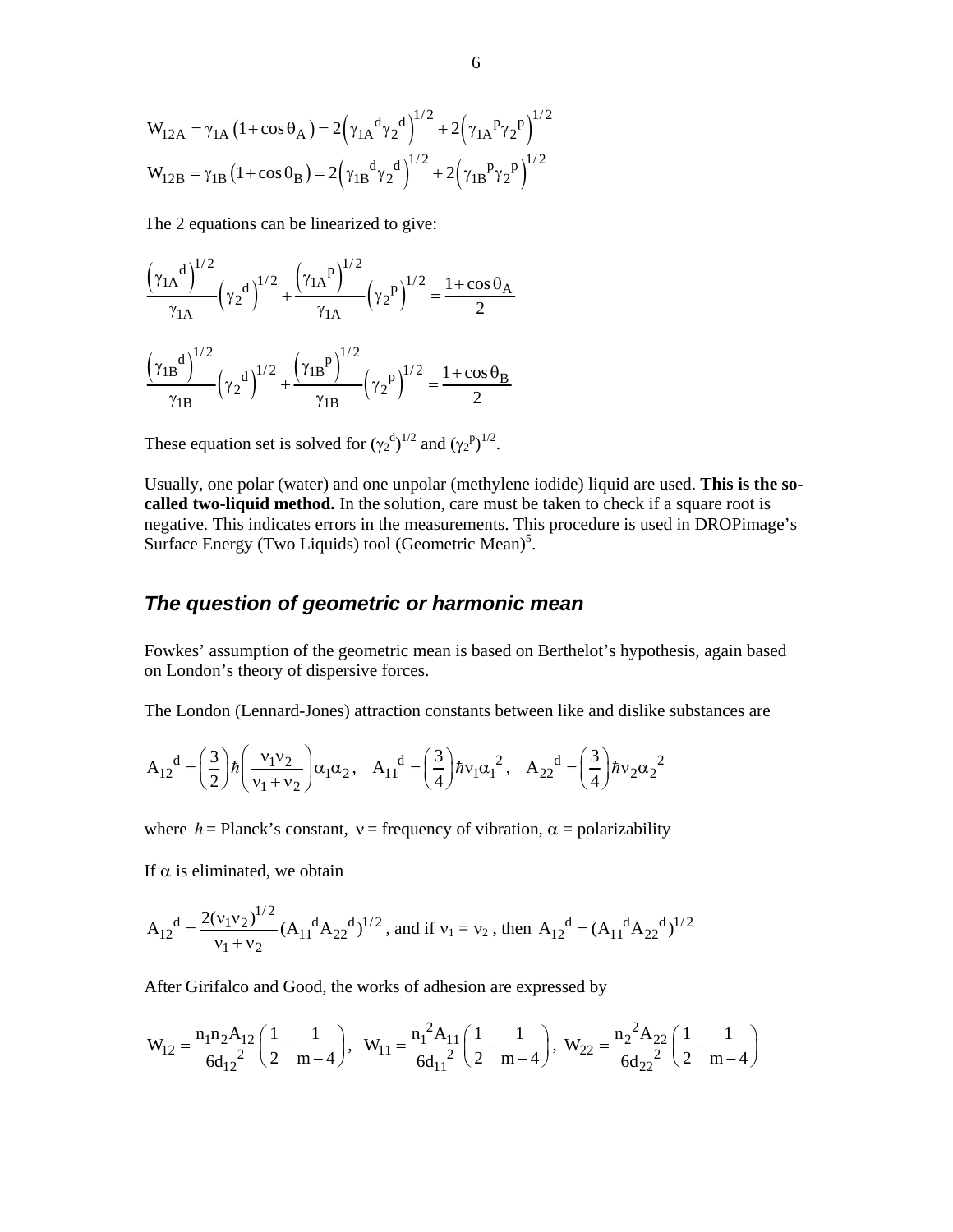where  $n =$  molecular density,  $d =$  equilibrium distance between the phases,  $m =$  the repulsion constant (Lennard-Jones). By eliminating n, and using the expressions for  $A_{ii}$  above, we obtain:

$$
W_{12}^d = \frac{d_1 d_2}{d_{12}^2} (W_{11}^d W_{22}^d)^{1/2}
$$
 (There are only dispersion energies here)

If then  $d_{12} = (d_{11}d_{22})^{1/2}$  we obtain:  $W_{12}^d = (W_{11}^d W_{22}^d)^{1/2}$  and therefore  $W_{12}^d = 2(\gamma_1^d \gamma_2^d)^{1/2}$ 

*These are therefore the assumption involved in using the geometric mean.*

It is, however, possible that some of these assumptions are less acceptable. It is possible to derive another mean, based on slightly different assumptions<sup>6</sup>:

If we eliminate v instead of  $\alpha$  from the equations above, we obtain

$$
A_{12}^{d} = \frac{2A_{11}^{d}A_{22}^{d}}{A_{11}^{d}(\alpha_1/\alpha_2) + A_{22}^{d}(\alpha_1/\alpha_2)}
$$

If now  $\alpha_1 = \alpha_2$  then the expression for  $A_{12}$  is:  $d = 2A_{11}^{\text{d}}A_{22}^{\text{d}}$  $12 = \frac{12}{\lambda} \frac{d}{d} \frac{d}{d}$  $11 + A_{22}$  $A_{12}^{\text{d}} = \frac{2A_{11}^{\text{d}}A}{4}$  $=\frac{24\Pi \left( \frac{1}{2} + A_{22} \right)}{A_{11}^4 + A_{22}^4}$ , i.e. a **harmonic mean** 

By using the same equations for  $W_{ij}$  as above, we now obtain

$$
W_{12}^{\text{d}} = \frac{2W_{11}^{\text{d}}W_{22}^{\text{d}}\frac{d_{11}}{n_1}\frac{d_{22}}{n_2}\frac{d_1d_2}{d_1^2}}{W_{11}^{\text{d}}(d_{11}/n_1)^2 + W_{22}^{\text{d}}(d_{22}/n_2)^2}
$$

If now again  $d_{12} \equiv (d_{11}d_{22})^{1/2}$  and in addition  $n_1/d_{11} \equiv n_2/d_{22}$ , the work of adhesion becomes

$$
W_{12}^{\text{d}} = \frac{2W_{11}^{\text{d}}W_{22}^{\text{d}}}{W_{11}^{\text{d}} + W_{22}^{\text{d}}}, \text{ and therefore } W_{12}^{\text{d}} = \frac{4\gamma_{11}^{\text{d}}\gamma_{22}^{\text{d}}}{\gamma_{11}^{\text{d}} + \gamma_{22}^{\text{d}}}
$$

*This is the harmonic mean for the work of adhesion.* Wu has claimed that the harmonic mean is better suited for low energy surfaces, such as polymers<sup>6</sup>.

On the next page are shown two figures of the work of adhesion plotted as a function of the dispersive and polar surface energy components. The plot using the harmonic mean is seen to give generally lower values for the work of adhesion than the geometric mean.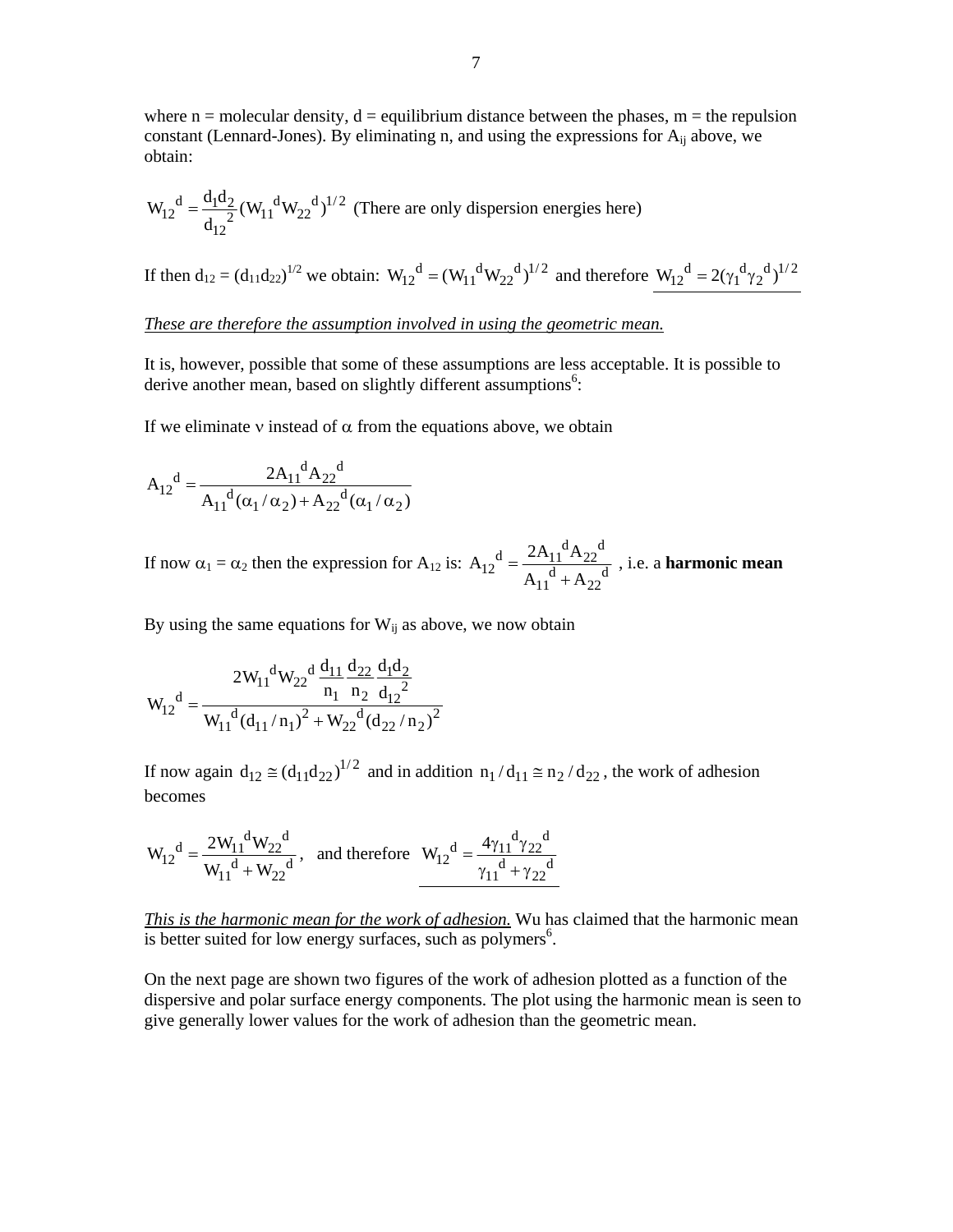

*Measuring surface energies with 2 liquids by the harmonic mean* 

In the same way as with using the geometric mean, the harmonic mean may be used to calculate the dispersive and polar components of the surface energy by measuring the angles of two liquids, A and B.

The two equations are then:

$$
W_{12A} = \gamma_{1A} (1 + \cos \theta_A) = \frac{4 \gamma_{1A}^d \gamma_2^d}{\gamma_{1A}^d + \gamma_2^d} + \frac{4 \gamma_{1A}^p \gamma_2^p}{\gamma_{1A}^p + \gamma_2^p}
$$
  

$$
W_{12B} = \gamma_{1B} (1 + \cos \theta_B) = \frac{4 \gamma_{1B}^d \gamma_2^d}{\gamma_{1B}^d + \gamma_2^d} + \frac{4 \gamma_{1B}^p \gamma_2^p}{\gamma_{1B}^p + \gamma_2^p}
$$

Here, the harmonic mean is used also for the polar components. The justification of this assumption is not necessarily solid, but is necessary here to obtain an analytical solution. This set of equations may be converted to two second degree equations as given below.

$$
a^{d} (\gamma_2^{d})^2 + b^{d} \gamma_2^{d} + c^{d} = 0
$$
  

$$
a^{p} (\gamma_2^{p})^2 + b^{p} \gamma_2^{p} + c^{p} = 0
$$

Where the constants are

$$
a^{d} = A_{B}B_{A} - A_{A}B_{B}
$$
  
\n
$$
a^{p} = A_{B}C_{A} - A_{A}C_{B}
$$
  
\n
$$
b^{d} = C_{B}B_{A} - C_{A}B_{B} - D_{A}A_{B} + D_{B}A_{A}
$$
 and 
$$
b^{p} = B_{B}C_{A} - B_{A}C_{B} - D_{A}A_{B} + D_{B}A_{A}
$$
  
\n
$$
c^{p} = D_{B}B_{A} - D_{A}B_{B}
$$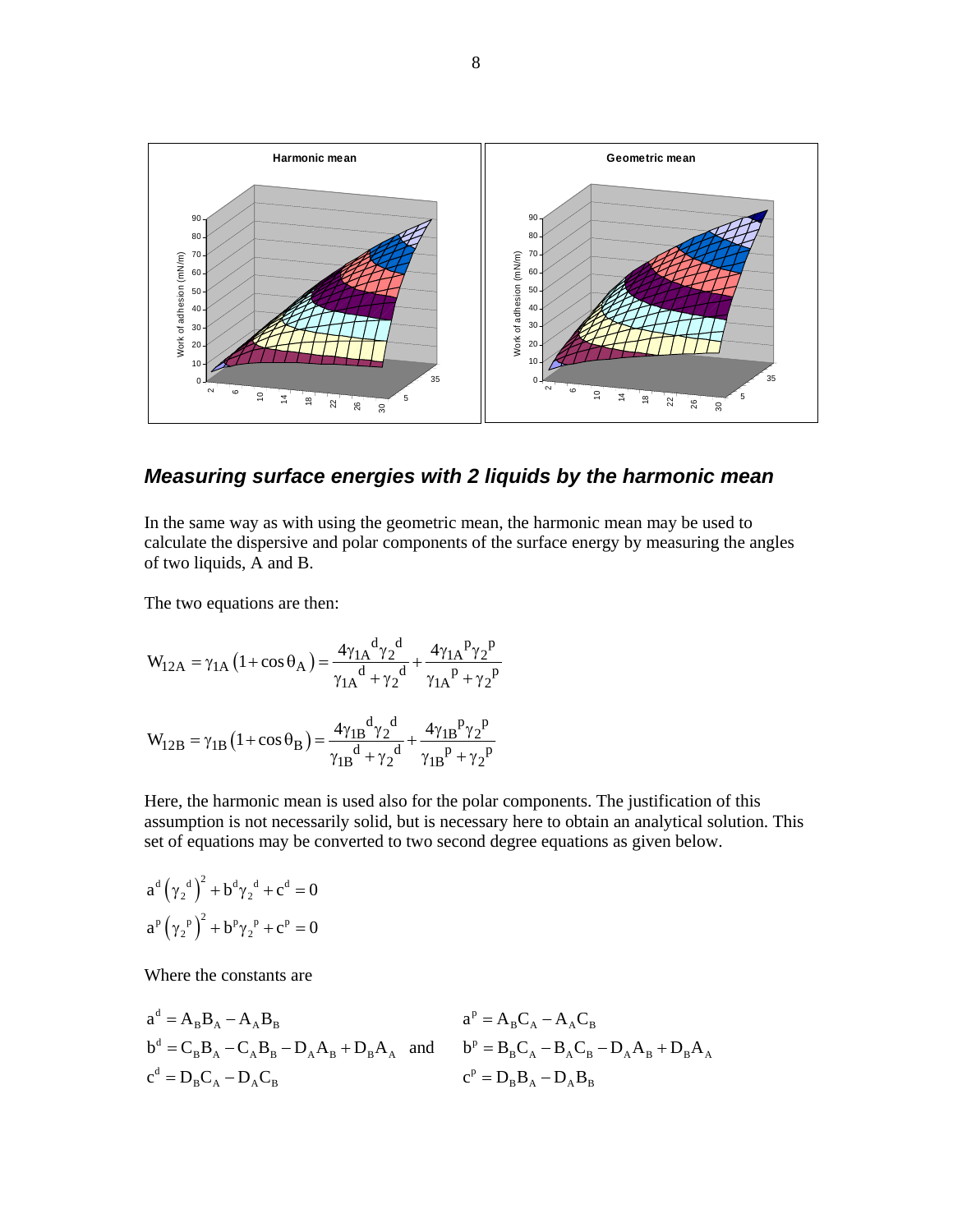$B_i = \gamma_{1i}^P \left[ \gamma_{1i}^d - \gamma_{1i} \left( 1 + \cos \theta_i \right) / 4 \right]$  $C_i = \gamma_{1i}^d \left[ \gamma_{1i}^p - \gamma_{1i} \left( 1 + \cos \theta_i \right) / 4 \right]$  $D_i = \gamma_{1i}^d \gamma_{1i}^p \gamma_{1i} (1 + \cos \theta_i)/4$  $A_i = \gamma_{1i} (3 - \cos \theta) / 4$ for  $i = A$  and B, respectively

The roots of the second degree equations are found in the usual way, taking care to obtain the correct, positive, roots. This procedure is used in DROPimage's Surface Energy (Two Liquids) tool (Harmonic Mean).

#### *Combinations of means*

and

Different combinations of geometric and harmonic means have also been proposed, for instance the following combination $6$ :

$$
W_{12}=2({\gamma_1}^d{\gamma_2}^d)^{1/2}+\frac{4{\gamma_1}^p{\gamma_2}^p}{\gamma_1^{\ p}+{\gamma_2}^p}
$$

Wu proposed that this equation should be used for high energy surfaces, such as mercury, glass, oxides and graphite, while the harmonic mean also should be uses for the dispersive components in the case of polymer surfaces.

#### *Acid-base interactions*

Also, even if these types of relationships fit for the dispersion forces, and possibly also for some polar (Debye and Keesom forces), they are not so good for acid/base and hydrogen bonding. For this, Van Oss and coworkers<sup>7-9</sup> have proposed other combination of surface energies.

The argument is that often, the polar (Keesom and Debye) forces are weak, and can be included in the dispersive contribution. The "combined" contribution is denoted by LW – Lifschitz-van der Waals. In addition, there is a short-range interaction (SR), that is caused by acid-base interactions (hydrogen bonding is a type of acid-base).

We can write:  $\gamma = \gamma^{\text{LW}} + \gamma^{\text{AB}}$ 

W<sup>LW</sup> can be expressed by the geometric mean (after Fowkes):  $W_{12}^{LW} = 2(\gamma_1^{LW} \gamma_2^{LW})^{1/2}$ 

However,  $W^{AB}$  can not be expressed in this way, as the basic components of the surface only interact with the acid components of the liquid, and vice versa.

Therefore, Van Oss and coworkers write:  $W_{12}^{AB} = 2(\gamma_1^{\ \ +}\gamma_2^{\ \ -})^{1/2} + 2(\gamma_1^{\ \ -}\gamma_2^{\ \ +})^{1/2}$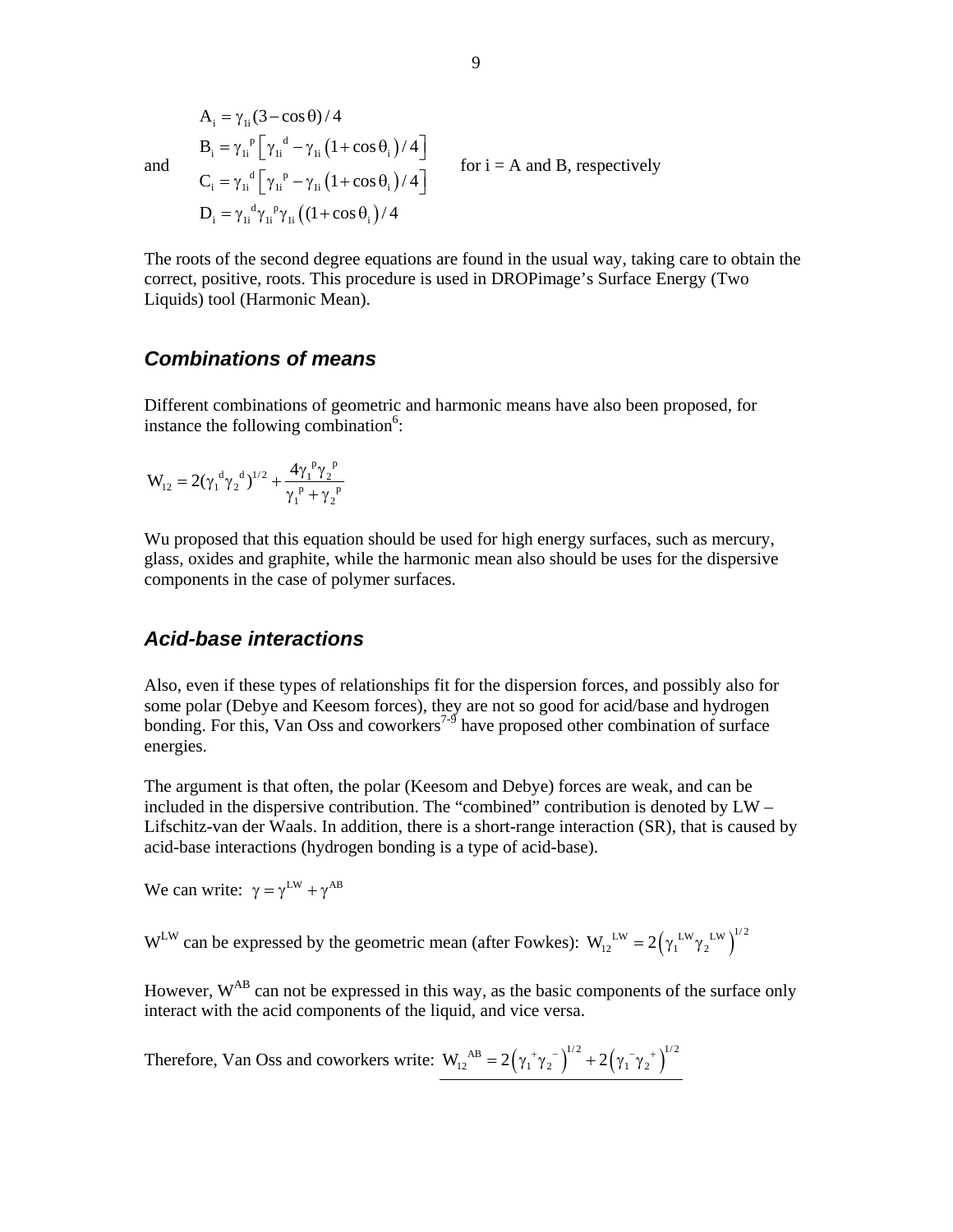where  $\gamma_i^+$  is the acidic part and  $\gamma_i^-$  the basic part. Some substances that have only acidic or only basic properties are classified as **monopolar**, while substances with both types of properties are **bipolar**.

#### **Calculation**

By measuring the contact angle of three different liquids, A, B, and C, with known LW, acidic and basic components, the corresponding surface energies of the solid can be calculated.

$$
W_{12A} = \gamma_{1A} (1 + \cos \theta_A) = 2(\gamma_{1A}^{LW} \gamma_2^{LW})^{1/2} + 2(\gamma_{1A}^{2} + \gamma_2^{2})^{1/2} + 2(\gamma_{1A}^{2} + \gamma_2^{2})^{1/2}
$$
  
\n
$$
W_{12B} = \gamma_{1B} (1 + \cos \theta_B) = 2(\gamma_{1B}^{LW} \gamma_2^{LW})^{1/2} + 2(\gamma_{1B}^{2} + \gamma_2^{2})^{1/2} + 2(\gamma_{1B}^{2} + \gamma_2^{2})^{1/2}
$$
  
\n
$$
W_{12C} = \gamma_{1C} (1 + \cos \theta_C) = 2(\gamma_{1C}^{LW} \gamma_2^{LW})^{1/2} + 2(\gamma_{1C}^{2} + \gamma_2^{2})^{1/2} + 2(\gamma_{1C}^{2} + \gamma_2^{2})^{1/2}
$$

These equations are solved in the same way as the 2-equaions set above. We may express the set in matrix form:

Coefficient vector:  $\mathbf{a} = [(\gamma_2^{\text{LW}})^{1/2} \quad (\gamma_2^{-})^{1/2} \quad (\gamma_2^{+})^{1/2}]$ 

$$
\mathbf{C} = \begin{bmatrix}\n\frac{(\gamma_{1A}^{LW})^{1/2}}{\gamma_{1A}} & \frac{(\gamma_{1A}^{2})^{1/2}}{\gamma_{1A}} & \frac{(\gamma_{1A}^{-1})^{1/2}}{\gamma_{1A}} \\
\frac{(\gamma_{1B}^{LW})^{1/2}}{\gamma_{1B}} & \frac{(\gamma_{1B}^{2})^{1/2}}{\gamma_{1B}} & \frac{(\gamma_{1B}^{-1})^{1/2}}{\gamma_{1B}} \\
\frac{(\gamma_{1C}^{LW})^{1/2}}{\gamma_{1C}} & \frac{(\gamma_{1C}^{2})^{1/2}}{\gamma_{1C}} & \frac{(\gamma_{1C}^{-1})^{1/2}}{\gamma_{1C}}\n\end{bmatrix}
$$
\n
$$
\mathbf{D} = \begin{bmatrix}\n(1 + \cos(\theta_{A})) / 2 \\
(1 + \cos(\theta_{B})) / 2 \\
(1 + \cos(\theta_{C})) / 2\n\end{bmatrix}
$$

The solution is then obtained from the solution:  $\mathbf{a} = \mathbf{\beta} \alpha^{-1}$  by the usual matrix inversion and multiplication. This procedure is used by DROPimage's Acid-Base tool.

#### *Using more than 2 liquids in Fowkes' method*

In the modified Fokes' theory only two liquids are used to calculate the dispersive and polar components of the surface energy. If more than two liquids are used, all combination of liquid pairs may be used to calculate the components, and then the average of these may be taken. However, there is also another method that has been proposed in the literature<sup>10</sup> by using a regression line.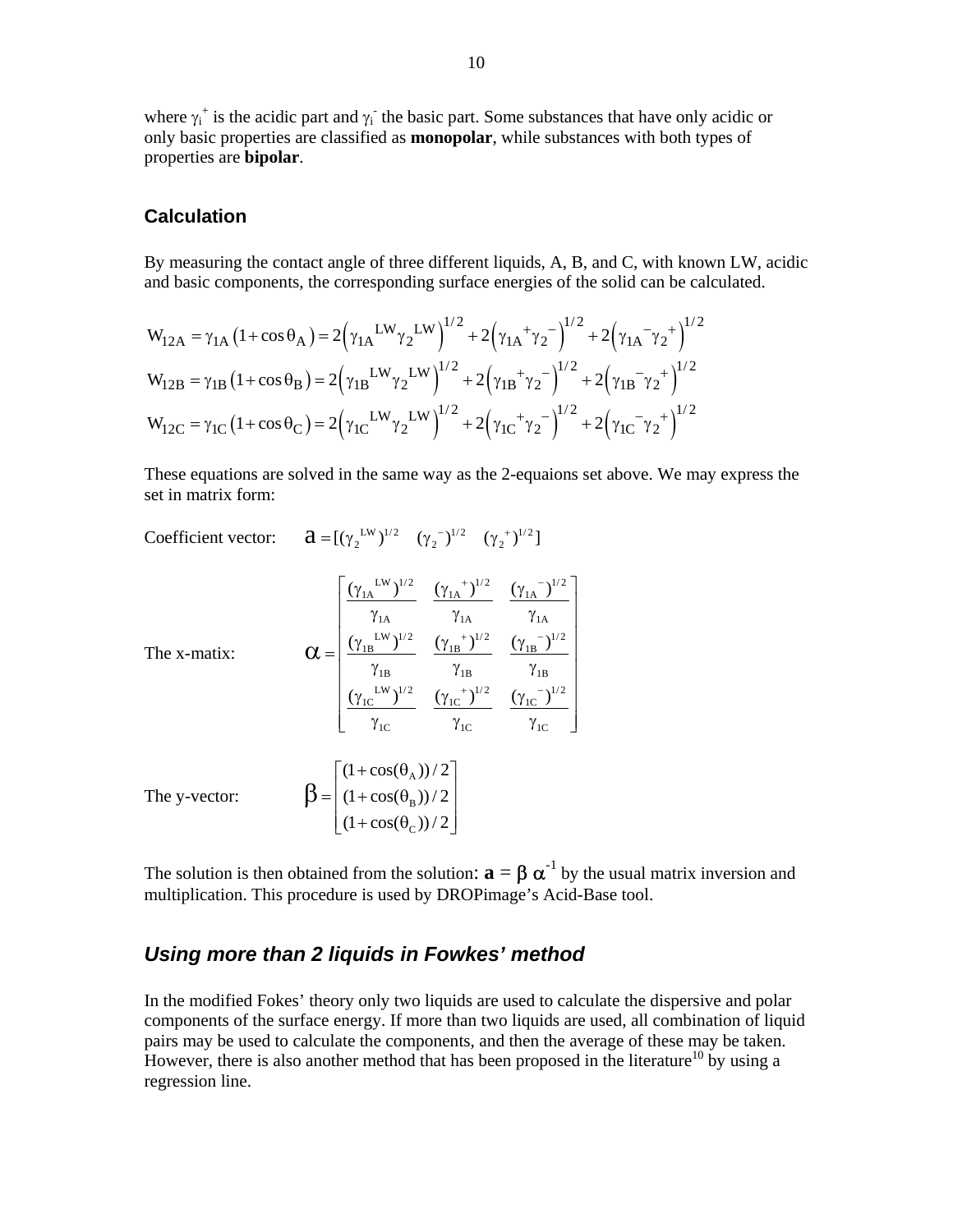The extended Fowkes' equation

$$
\gamma_1 (1 + \cos \theta) = 2 (\gamma_1^d \gamma_2^d)^{1/2} + 2 (\gamma_1^p \gamma_2^p)^{1/2}
$$

is modified by dividing by  $2(\gamma_1^d)^{1/2}$  and we obtain

$$
(1+\cos\theta)\frac{\gamma_1}{2(\gamma_1^d)^{1/2}} = (\gamma_2^d)^{1/2} + (\gamma_2^p)^{1/2} \left(\frac{\gamma_1^p}{\gamma_1^d}\right)^{1/2}
$$

If we plot the left side of this equation as a function of  $p \setminus^{1/2}$ 1 d 1  $\left(\gamma_{1}^{p}\right)$  $\left(\frac{t_1}{\gamma_1^d}\right)$  we get a straight line with the slope equal to  $(\gamma_2^p)^{1/2}$  and intercept on the y-axis equal to  $(\gamma_2^d)^{1/2}$ . With only two liquids the result is the same as with the Surface Energy (Two Liquids) method, using the geometric mean. But the advantage with the regression is that more liquids may be used, and that by this method it also possible to do a realistic evaluation of the errors involved. This procedure is implemented in the DROPimage Surface Energy (Multi Liquids) tool.

One should be careful not to accept negative slopes in this regression because the square always comes out positive. A negative slope is clearly caused by errors in the contact angle data or the surface energies of the liquids.

#### *Measurements of high energy surfaces*

As most liquids are spread on a high energy surface, the contact angle cannot be measured. However, Shultz  $(1977)^{11}$  has developed a method where these angles may be measured by submerging the surface in one liquid and using a second liquid to measure the contact angle. Usually, hydrocarbons like n-hexane, n-octane, n-decane, and n-hexadecane are used as the submerging liquids and water as the contact angle liquid.

We can show this by the following derivation (using the geometric mean)

For the hydrocarbon:  $\gamma_{\text{SH}} = \gamma_{\text{S}} + \gamma_{\text{H}} - 2(\gamma_{\text{S}}^{\text{d}} \gamma_{\text{H}})^{1/2}$ 

For the water drop:  $\gamma_{SW} = \gamma_S + \gamma_W - 2(\gamma_S^d \gamma_W^d)^{1/2} - E_{SW}$ 

where S denotes solid, H hydrocarbon, and W water. The parameter  $E_{SW}$  is the excess interaction energy, i.e. the polar part. By subtracting the second from the first equation, we obtain

$$
\gamma_{SH} - \gamma_{SW} = \gamma_H - \gamma_W + 2(\gamma_S^d)^{1/2} [(\gamma_W^d)^{1/2} - (\gamma_H)^{1/2}] + E_{SW}
$$